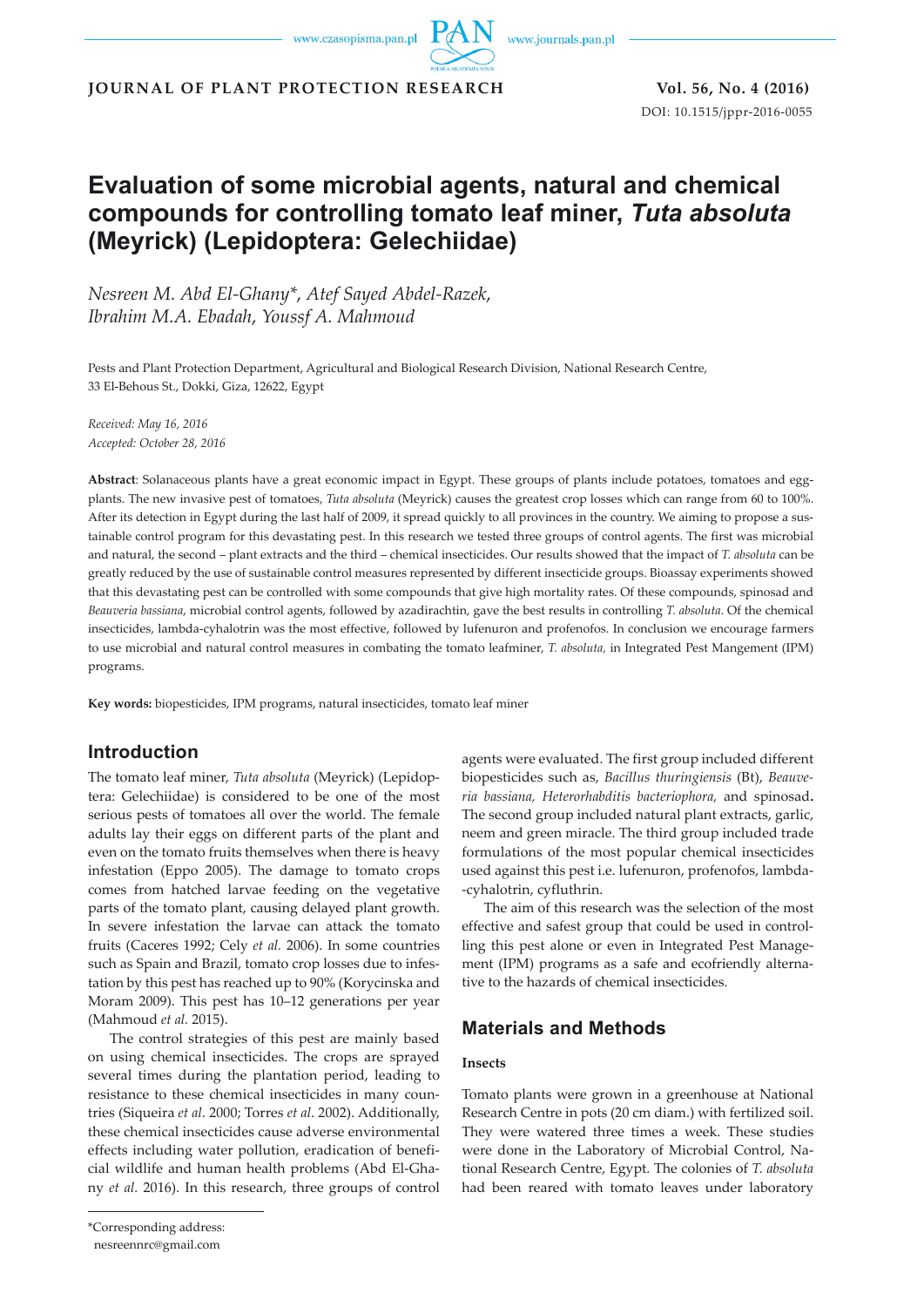**PAN** 

conditions [25±1°C; 60±5% relative humidity (RH), photoperiod: 14 : 10 h (L : D)].

#### **Compounds evaluated**

In these studies three different groups (microbial, natural plant extracts and chemical) of insecticides were evaluated against *T. absoluta* larvae inside and outside the mines. The first group included nine different biopesticides (Bt subsp. *kurstaki,* Bt subsp. *entomocidus*, combination of Bt subsp. *kurstaki + entomocidus,* Bt subsp. *aizawai,*  spinosad*, B. bassiana, H. bacteriophora,* azadirachtin and M-Pede. Three concentrations of each of the mentioned agents were used. For Bt preparations, 0.02, 0.01, and 0.005  $g \cdot l^{-1}$  were used. Spinosad concentrations were 0.6, 0.3 and 0.15 cm<sup>3</sup>. Concentrations of  $5 \times 10^5$ ,  $2.5 \times 10^5$  and  $1.25 \times 10^5$  spore  $\cdot$  m<sup>-2</sup> were prepared for *B. bassiana* and 5 × 105, 2.5 × 105 and 1.25 × 105 IJ · m–2 for *H. bacteriophora.* For azadirachtin concentrations of 1.0, 0.5 and 0.25 ml  $\cdot$ · l–1 were used. M-Pede concentrations were 3.65, 1.88 and 0.94 ml  $\cdot$  l<sup>-1</sup>. The second group included combinations of water plant extracts from garlic + neem + green miracle (1 : : 2 : 1) and from garlic + basil (2 : 1). The concentrations of the first combination were, 1.0, 0.1, 0.05 ml  $\cdot$  l<sup>-1</sup> followed by 3.0, 1.5, 0.75 ml  $\cdot$  l<sup>-1</sup> for the second combination of garlic + basil water extracts. The third one included trade formulations of the most popular chemical insecticides used against this pest i.e. lufenuron (1.0, 0.75, 0.5 ml  $\cdot$  l<sup>-1</sup>), profenofos (4.0, 3.0, 2.0 ml · l–1), lambda-cyhalothrin (2.5, 1.25, 0.63 ml · l<sup>-1</sup>) and cyfluthrin (0.5, 0.25, 0.125 ml · l<sup>-1</sup>).

#### *Biopesticides*

- 1) *Bacillus thuringiensis* subsp. *kurstaki* [DiPel® 2X DF, wettable powder containing the HD-1 isolate with 32,000 international units  $(IU) \cdot mg^{-1}$ , Nufarm];
- 2) *Bacillus thuringiensis* subsp. *entomocidus* (an isolate HD-635 obtained from H.D. Dulmage collection in Egypt);
- 3) *Bacillus thuringiensis* subsp. *kurstaki + entomocidus*;
- 4) *Bacillus thuringiensis* subsp. *aizawai* (2014-XEN-0001 XenTari, form 04-7782-R9, CA & NY from Valent Bio-Sciences Corporation);
- 5) spinosad (Tracer®, suspension concentrate, 480 g ·  $l^{-1}$ , Dow AgroSciences, Franco da Rocha, SP, Brazil);
- 6) *Beauveria bassiana* (Bio-Power, 1 × 109 cfu · ml–1, T-Stanes & Company Limited);
- 7) *Heterorhabditis bacteriophora* (an entomopathogenic Egyptian nematode isolate);
- 8) azadirachtin (Nimbecidine® EC, cold pressed, 0.03%, T-Stanes & Company Limited);
- 9) M-Pede (M-Pede® Insecticide Miticide Fungicide, potassium salts of fatty acids, 49%, Gowan Company, USA).

#### *Natural compounds*

Water extracts of crop products from these plants were prepared:

- 1) garlic + neem + green miracle;
- 2) garlic + basil.

### *Chemical insecticides*

- 1) lufenuron (Match®, emulsifiable concentrate,  $200 \text{ g} \cdot \text{l}^{-1}$ , Syngenta Crop Protection Limited);
- 2) profenofos (Celeron®, emulsifiable concentrate, Excel Crop Core Ltd., Maharashtra);
- 3) lambda-cyhalothrin (Lambda Select™, synthetic pyrethroid, emulsifiable concentrate, 13.0%, Syngenta Group Company);
- 4) cyfluthrin (Bulldock® 25 EC, synthetic pyrethroid, emulsifiable concentrate, beta-cyfluthrin 25 g  $\cdot$  l<sup>-1</sup>, Bayer, Germany).

#### **Bioassay studies**

Fresh tomato leaves from greenhouse plants were sprayed with three concentrations of each of the previously mentioned agents from the three groups. The leaves were left for a few minutes to dry, and then introduced to the third instar larvae of *T. absoluta*. Control groups were sprayed with water alone.

Three independent replicates for each bioassay (10 larvae/replicate) were done. After treatments, the larvae were placed in 15 cm3 glass Petri dishes in a controlled environment room at 25±1°C, 60–70% relative humidity (RH) with a photoperiod of  $14:10 h (L : D)$ . Mortality was recorded 24 h after treatment under a stereoscopic microscope (10×). Larvae were considered as dead when they were not able to move back to the ventral position after being placed on their dorsum.

#### **Statistical analysis**

Mortality percentages were reported and corrected according to Abbott (1925). The median lethal concentrations  $LC_{50}$  of each tested compound were computed through probit analysis within 95% confidence limits using the Propan program.

### **Results**

The data in Figure 1 show that larval mortality percentages of all tested bioagents (microbial and natural) were higher outside the mines than inside them, where the larval mortality percentages of spinosad ranged from 84 to 92% inside the mines in comparison to approximately 80 to 100% outside the mines at concentrations of 0.15, 0.3, and 0.6 ml · l–1. Entomopathogenic fungus, *B. bassiana*, was second. Its larval mortality ranged from 20 to 60% inside the mines and 33 to 83% outside the mines. Larval mortality of the entomopathogenic nematode, *H. bacteriophora*, was similar and had approximately the same percentages inside the mines, while outside the mines the larval mortality percent ranged from 47 to 53% at the two highest concentrations only. On the other hand, larval mortality percentages did not exceed 60% either inside or outside the mines with all the tested strains of *B. thuringiensis*. Moreover, the very weak mortality effect of different strains of *Bt* was more pronounced inside the mines than outside where it reached zero percent inside the mines with *B. thuringiensis* subsp. *aizawai* while the larval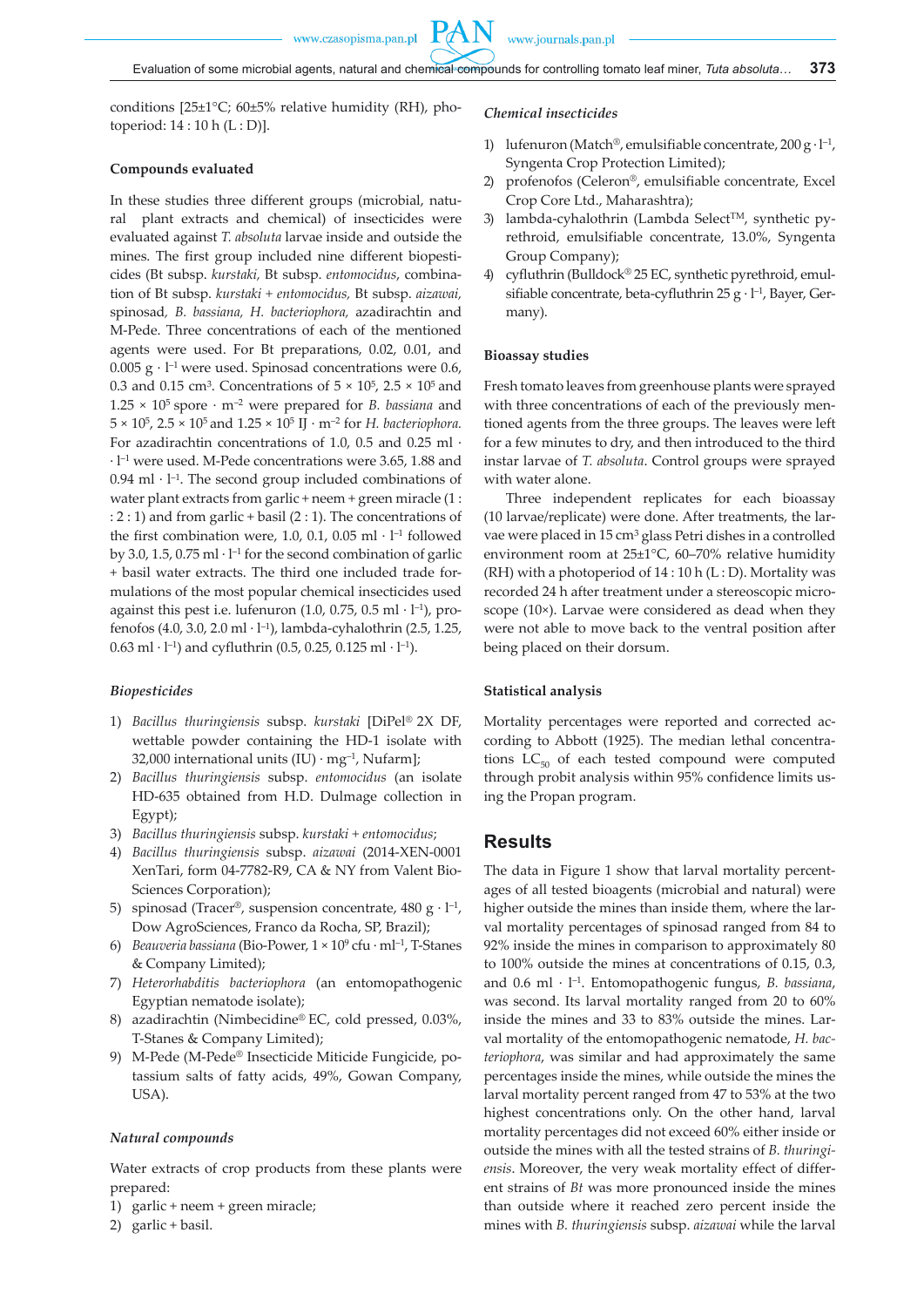

#### **374** Journal of Plant Protection Research 56 (4), 2016

mortality percentages of the other three tested Bt strains did not exceed 50% inside the mines. This percent was recorded with the combination of two strains of *B. thuringiensis* subsp. *kurstaki +* subsp. *entomocidus*, at the higher concentration of 0.02 mg  $\cdot$  l<sup>-1</sup>. A higher mortality percent was obtained with M-Pede® (100% mortality) at its higher concentration outside the mines. On the other hand, azadirachtin gave the highest larval mortality percent (92%) of all tested natural compounds inside the mines in comparison to 70% mortality with M-Pede. In general, both azadirachtin and M-Pede were the most effective natural compounds against the larval stage of *T. absoluta* both inside and outside the treated mines.

Moreover, the  $LC_{50}$  for the mentioned microbial agents inside and outside the mines were calculated (Table 1). The data of  $LC_{50}$  for different *Bt* strains indicate that, the conjugated effects of both *B. thuringiensis* subsp. *kurstaki +*  subsp. *entomocidus* gave the lowest  $LC_{50}$  value compared with individual strains. Furthermore, there were significant differences inside and outside mines between each



□ Corrected % mortality of larvae inside mines

Corrected % mortality of larvae outside mines

**Fig. 1.** Effects of different microbial control agents (A–I) against tomato leaf miner*, Tuta absoluta*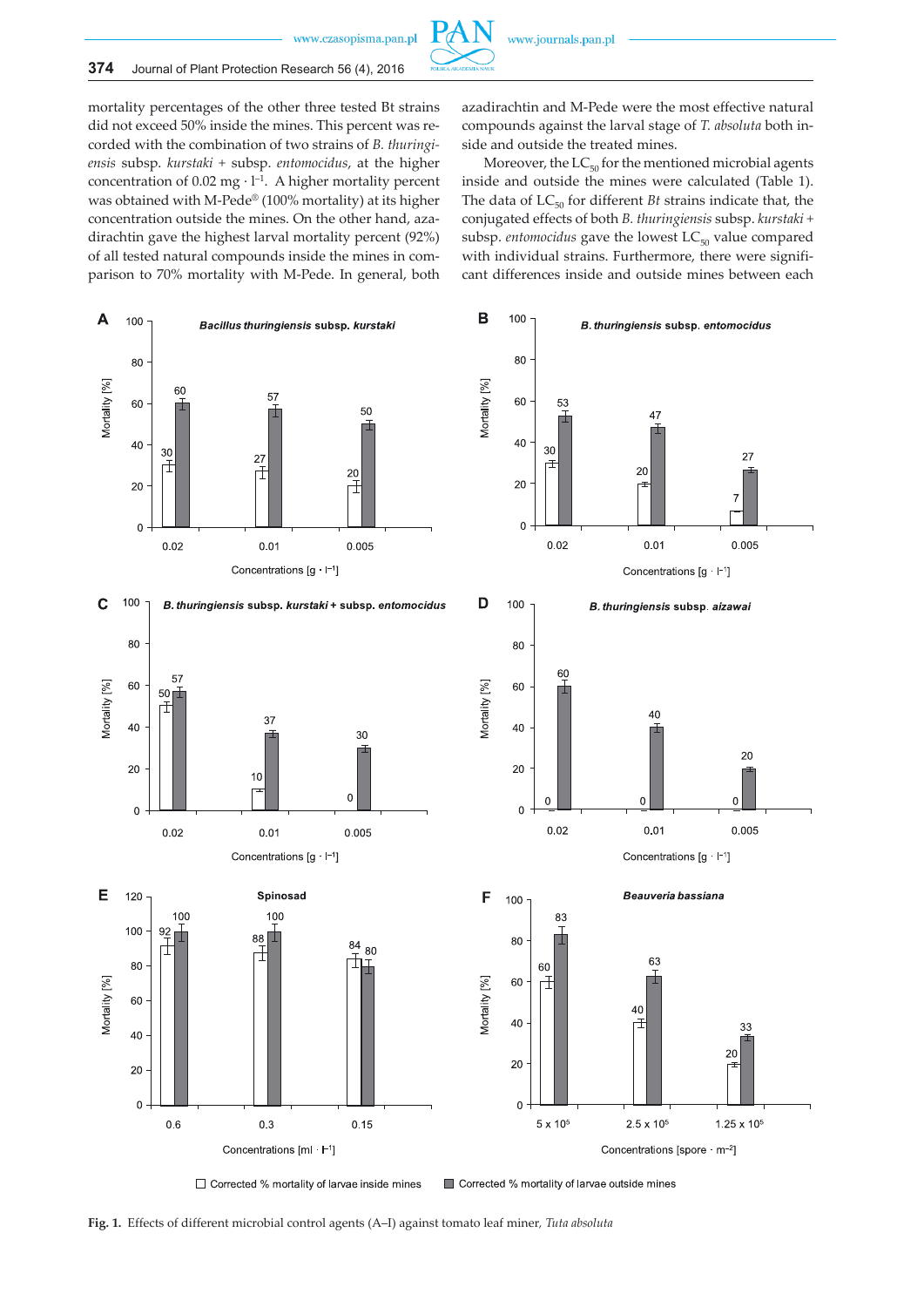P



□ Corrected % mortality of larvae inside mines Corrected % mortality of larvae outside mines

**Fig. 1.** Effects of different microbial control agents (A–I) against tomato leaf miner*, Tuta absoluta – continuation*

Table 1. LC<sub>50</sub> inside and outside mines at confidence limits (95%) of different microbial, natural and chemical control agents against tomato leaf miner, *Tuta absoluta*

| Compound                                       | $LC_{50}$ inside mines             | $Slope \pm SE$  | $LC_{50}$ outside mines              | $Slope \pm SE$  |
|------------------------------------------------|------------------------------------|-----------------|--------------------------------------|-----------------|
| Bacillus thuringiensis subsp. kurstaki         | $0.186$ g $\cdot$ l <sup>-1</sup>  | $1.02 \pm 0.98$ | $0.005$ g $\cdot$ l <sup>-1</sup>    | $0.86 \pm 0.48$ |
| B. thuringiensis subsp. entomocidus            | $0.041 g \cdot l^{-1}$             | $1.72 \pm 1.05$ | $0.0.015$ g $\cdot$ l <sup>-1</sup>  | $0.67 \pm 0.76$ |
| B. thuringiensis subsp. kurstaki + entomocidus | $0.019$ g $\cdot$ l <sup>-1</sup>  | $0.97 \pm 0.86$ | $0.012$ g $\cdot$ l <sup>-1</sup>    | $1.17 \pm 1.28$ |
| B. thuringiensis subsp. aizawai                | 0.00                               | 0.00            | $0.014$ g $\cdot$ l <sup>-1</sup>    | $1.67 \pm 0.28$ |
| Spinosad                                       | $0.14$ ml $\cdot$ l <sup>-1</sup>  | $0.72 \pm 0.40$ | $0.13$ ml $\cdot$ l <sup>-1</sup>    | $0.72{\pm}0.40$ |
| Beauveria bassiana                             | 3.57 spore $\cdot$ m <sup>-2</sup> | $1.81 \pm 0.32$ | 1.89 spore $\cdot$ m <sup>-2</sup>   | $2.32 \pm 0.33$ |
| Heterorhabditis bacteriophora                  | 3.53 IJ $\cdot$ m <sup>-2</sup>    | $1.67 \pm 0.28$ | $3.74 \text{ I} \cdot \text{m}^{-2}$ | $1.22 \pm 0.27$ |
| M-Pede                                         | $1.37$ ml $\cdot$ l <sup>-1</sup>  | $1.33 \pm 0.98$ | $0.83~\mathrm{cm^3\cdot l^{-1}}$     | $3.07 \pm 1.42$ |
| Azadirachtin                                   | $0.62$ ml $\cdot$ l <sup>-1</sup>  | $1.76 \pm 0.31$ | $0.31$ ml $\cdot$ l <sup>-1</sup>    | $2.75 \pm 0.36$ |
| Garlic + neem + green miracle                  | $1.87$ ml $\cdot$ l <sup>-1</sup>  | $1.15 \pm 0.83$ | $0.43$ ml $\cdot$ l <sup>-1</sup>    | $1.38\pm.28$    |
| Garlic + basil                                 | $10.0$ ml $\cdot$ l <sup>-1</sup>  | $2.39 \pm 1.39$ | 5.98 ml $\cdot$ l <sup>-1</sup>      | $0.71 \pm 0.31$ |
| Lufenuron                                      | $0.61$ ml $\cdot$ l <sup>-1</sup>  | $2.87 \pm 0.61$ | $0.26$ ml $\cdot$ l <sup>-1</sup>    | $1.66 \pm 0.65$ |
| Profenofos                                     | $3.72$ ml $\cdot$ l <sup>-1</sup>  | $2.52 \pm 0.68$ | $2.17$ ml $\cdot$ l <sup>-1</sup>    | $2.96 \pm 0.74$ |
| Lambda-cyhalothrin                             | $0.49$ ml $\cdot$ l <sup>-1</sup>  | $1.83 \pm 0.35$ | $0.56$ ml $\cdot$ l <sup>-1</sup>    | $3.07 \pm 1.08$ |
| Cyfluthrin                                     | $0.73$ ml $\cdot$ l <sup>-1</sup>  | $2.37 \pm 1.39$ | $0.29$ ml $\cdot$ l <sup>-1</sup>    | $1.85 \pm 0.31$ |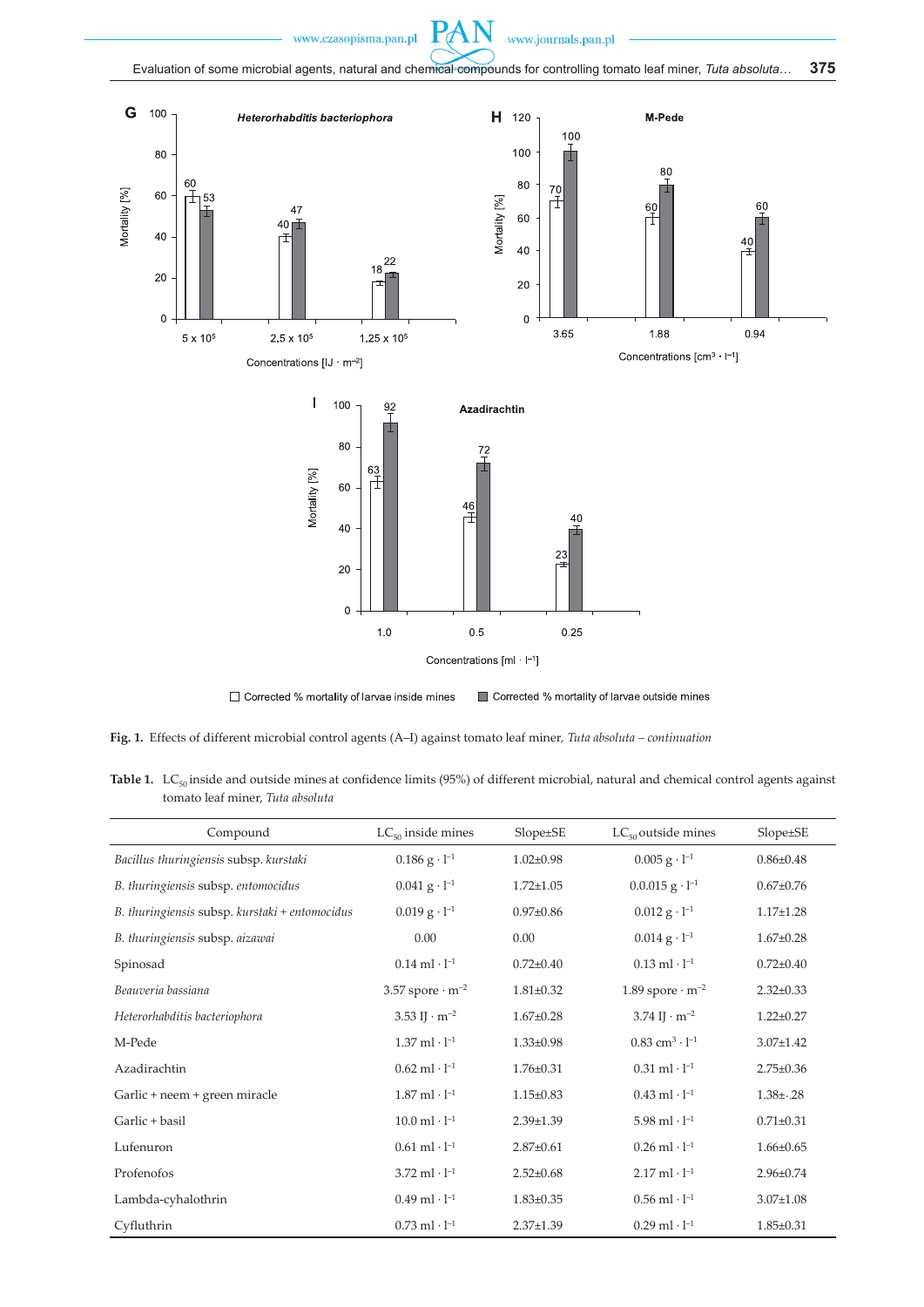

Bt subspecies and conjugated ones. However, no significant differences were found between  $LC_{50}$  values inside and outside the mines for spinosad and *H. bacteriophora*. The  $LC_{50}$  value outside the mines for *B. bassiana* is was recorded as  $1.89$  spore  $\cdot$  m<sup>-2</sup> which show significant difference than inside mines (3.57 spore  $\cdot$  m<sup>-2</sup>). Data in Table 1 indicate that there was a significant difference in the  $LC_{50}$ value between larval mortalities inside and outside the mines; the value outside mines was lower  $(0.83 \text{ ml} \cdot \text{ l}^{-1})$ than insides mines (1.37 ml  $\cdot$  l<sup>-1</sup>). For azadirachtin, the  $LC_{50}$  values inside and outside the mines were double fold significance as 0.62 and 0.31 ml  $\cdot$  l<sup>-1</sup>, respectively.

Two combinations of of different water plant extracts were evaluated against the larval stage of *T. absoluta* inside and outside the treated mines (Fig. 2). A higher mortality percent was recorded for a combination of garlic + neem + green miracle extracts, while the combination garlic + basil gave the lowest mortality (40%). The  $LC_{50}$  values for a combination of three natural compounds (garlic + neem + green miracle) were also determined and significant differences were found between inside and outside the mines. The lowest potency was recorded for the combination of garlic and basil 10.0 ml  $\cdot$  l<sup>-1</sup> inside the mines and 5.98 ml  $\cdot$  l<sup>-1</sup> outside the mines, respectively.

Four widely recommended chemical insecticides were evaluated in controlling *T. absoluta* (Fig. 3). An evaluation of these insecticides was made to compare their mortality effects with that of both microbial agents and natural compounds. The data revealed that lambda- -cyhalothrin insecticide gave the highest larval mortality percentages both inside and outside mines; they ranged from 60 to 100% and from 60 to 91%, respectively. On the other hand, the lowest larval mortality percentages were recorded with both profenofos and cyfluthrin insecticides inside mines while lufenuron insecticide gave moderate larval mortality percent both inside and outside mines especially at its high concentration.

Concerning  $LC_{50}$  values, of all tested chemical compounds lufenuron was found to be the most potent compound followed by lambda-cyhalothrin. For lufenuron,

the LC<sub>50</sub> value inside mines was 0.61 ml  $\cdot$  l<sup>-1</sup>, whereas a lower value of  $0.26$  ml  $\cdot$  l<sup>-1</sup> was recorded outside the mines. On the other hand, profenofos was the weakest tested compound with a  $LC_{50}$  value of 3.72 ml  $\cdot$  l<sup>-1</sup> and  $2.17$  ml $\cdot$  l<sup>-1</sup> inside and outside the mines, respectively.

# **Discussion**

Tomato is one of the most important vegetable crops in Egypt which is considered to be the fifth largest tomato producer in the world (WPTC 2011). In recent years, this crop has been so heavily attacked by the tomato leaf miner, *T. absoluta*, that some infested areas appeared as a divested desert (Mahmoud *et al.* 2015). Due to indiscriminate and intensive use of insecticides in controlling this pest, the resistance of *T. absoluta* to these insecticides has frequently been reported (Salazar and Araya 1997; Siqueira *et al.* 2000; Salazar and Araya 2001; Abdel-Razek and Abd El-Ghany 2014; Mahmoud *et al*. 2015). Among various bio-rationale insecticides, *B. thuringiensis, Beauveria bassiana*, spinosad and azadirachtin are popularly used for controlling many insect pests (Merdan *et al*. 2010; Salama *et al.* 2012; Abdel-Razek *et al.* 2014; Abd El-Ghany *et al.* 2015). This study evaluated the efficacy of different bio-rationale control agents, natural and chemical, for controlling this serious pest alone or even in IPM programs. The results of this research indicated that spinosad exhibited a satisfactory efficacy against the larval stage of *T. absoluta* inside and outside the treated mines, where all larvae were killed outside the mine in Egypt. Spinosad is used for controlling many lepidopterous pests of vegetable crops (Michaud and Grant 2003; Galva *et al*. 2005; Gamal *et al*. 2013). Hilal (2006) suggested that spinosad is very effective in controlling *Spodoptera littoralis*. The entomopathogenic fungus, *B. bassiana*, was second in its effectiveness after spinosad. It caused more than 50% larval mortality outside mines. On the other hand, the lower toxicity effects of different Bt strains against the larval stage of *T. absoluta* may be due to the insect rearing behavior and/or higher sensitivity of Bt to environmental factors such as temperature and relative



□ Corrected % mortality of larvae inside mines



■ Corrected % mortality of larvae outside mines

**Fig. 2.** Effects of different natural control agents (A–B) against tomato leaf miner*, Tuta absoluta*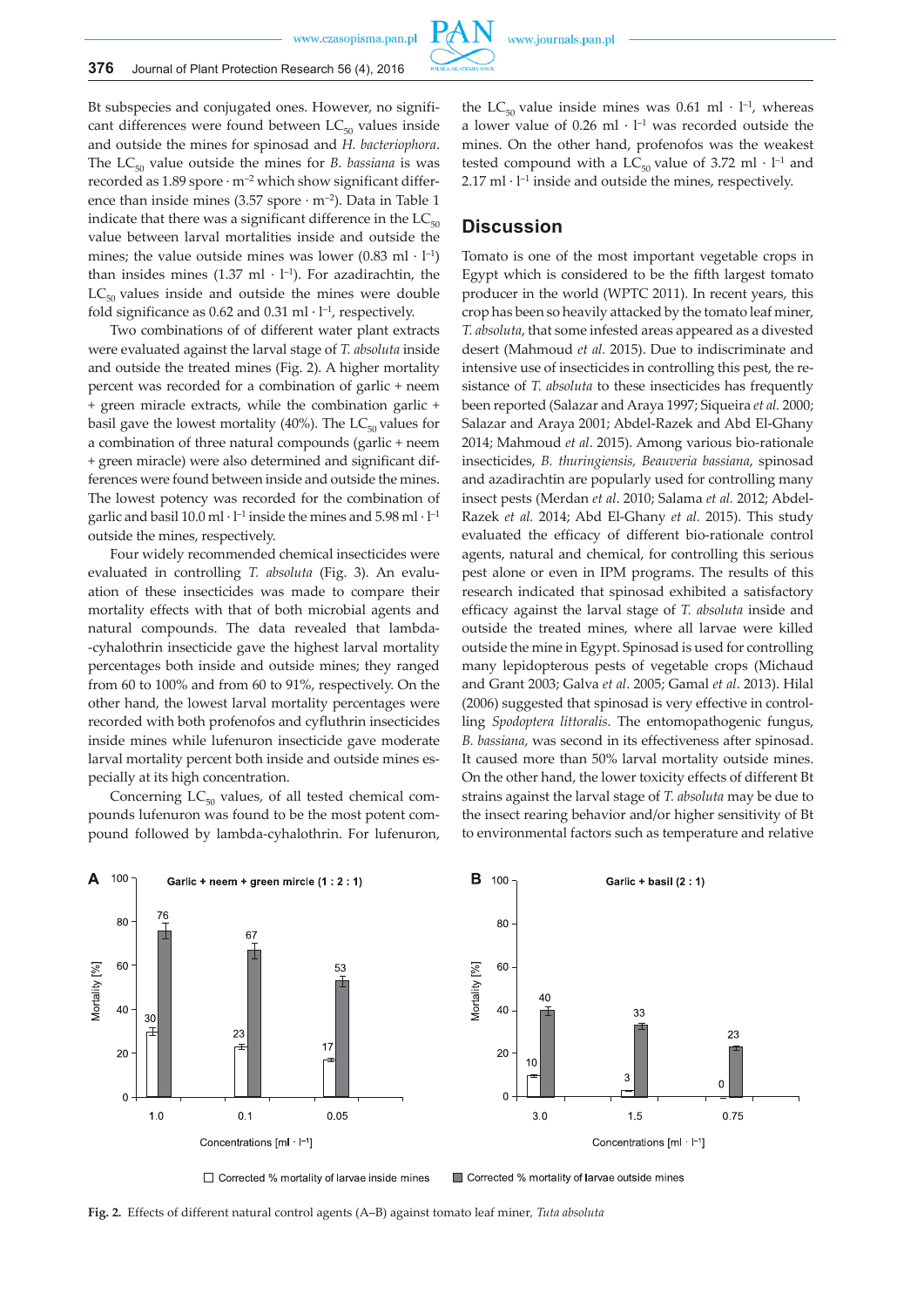

□ Corrected % mortality of larvae inside mines

Corrected % mortality of larvae outside mines

**Fig. 3.** Effects of different chemical insecticides (A–D) against tomato leaf miner*, Tuta absoluta*

humidity (Khidr *et al.* 2013). Sow and Diarra (2013) reported that Bt alone is not highly effective as a control measure of lepidopterous pests but it can help and complement integrated control measures.

Biopesticides derived from natural plant extracts, are widely used for controlling many families of insect pests because they are friendly to the environment, humans and natural enemies (Nilahyane *et al.* 2012; Braham and Hajji 2012; Ghanim and AbdelGhani 2014). The tested natural compounds provided promising results in controlling the larval stage of *T. absoluta* inside and outside the mines especially azadirachtin and M-Pede. The effects of these two compounds were very similar to the insecticides, and caused almost complete eradication of the larvae while the other two combinations had no larval mortality especially inside mines. Many authors consider neem extract to be an insecticide due to its high toxicity against the target pest (Kleeberg 2001; Isman 2006; Hiiesaar *et al.* 2009). The high effectiveness of neem extract comes from its mode of action where it can act as a contact and systemic insecticide against the larval stage of *T. absoluta* (Gerrasio and Vendramin 2007). Yankova *et al.* (2014) recorded high mortality percentages in early larval stages of *T. absoluta* even 14 days after the tomato plants had been sprayed.

Chemical insecticides are one of the most common and widely used methods for controlling *T. absoluta*  around the world because they have rapid action and strong toxicity against the target pest. Much research has been done on using chemical insecticides for controlling *T. absoluta* (Colomo *et al.* 2002; Molla *et al.* 2011; Shalaby *et al.* 2012; Mahmoud *et al.* 2014; Deleva and Harizanova 2014). Of the tested chemical insecticides lambda-cyhalothrin was the most effective in controlling *T. absoluta.* It caused complete mortality of the larval stage of *T. absoluta* inside and outside the treated mines especially at its high concentration. Match was second in effectiveness after lambda-cyhalothrin. It caused 75% larval mortality outside the mines and more than 50% inside the mine. The other tested insecticides, profenofos and cyfluthrin showed low mortality effects against *T. absoluta* larvae. Their toxicity on the larvae inside the mines was so minimal that it can be neglected. Mahmoud *et al.* (2014) stated that lambda-cyhalothrin caused considerable mortality against early larval stages of *T. absoluta*.

Generally, the results of this research confirmed that spinosad is one of the most effective biological control agents used for controlling *T. absoluta*. This biological agent can fully protect tomato plants from infestation with *T. absoluta*. The natural compounds M-Pede or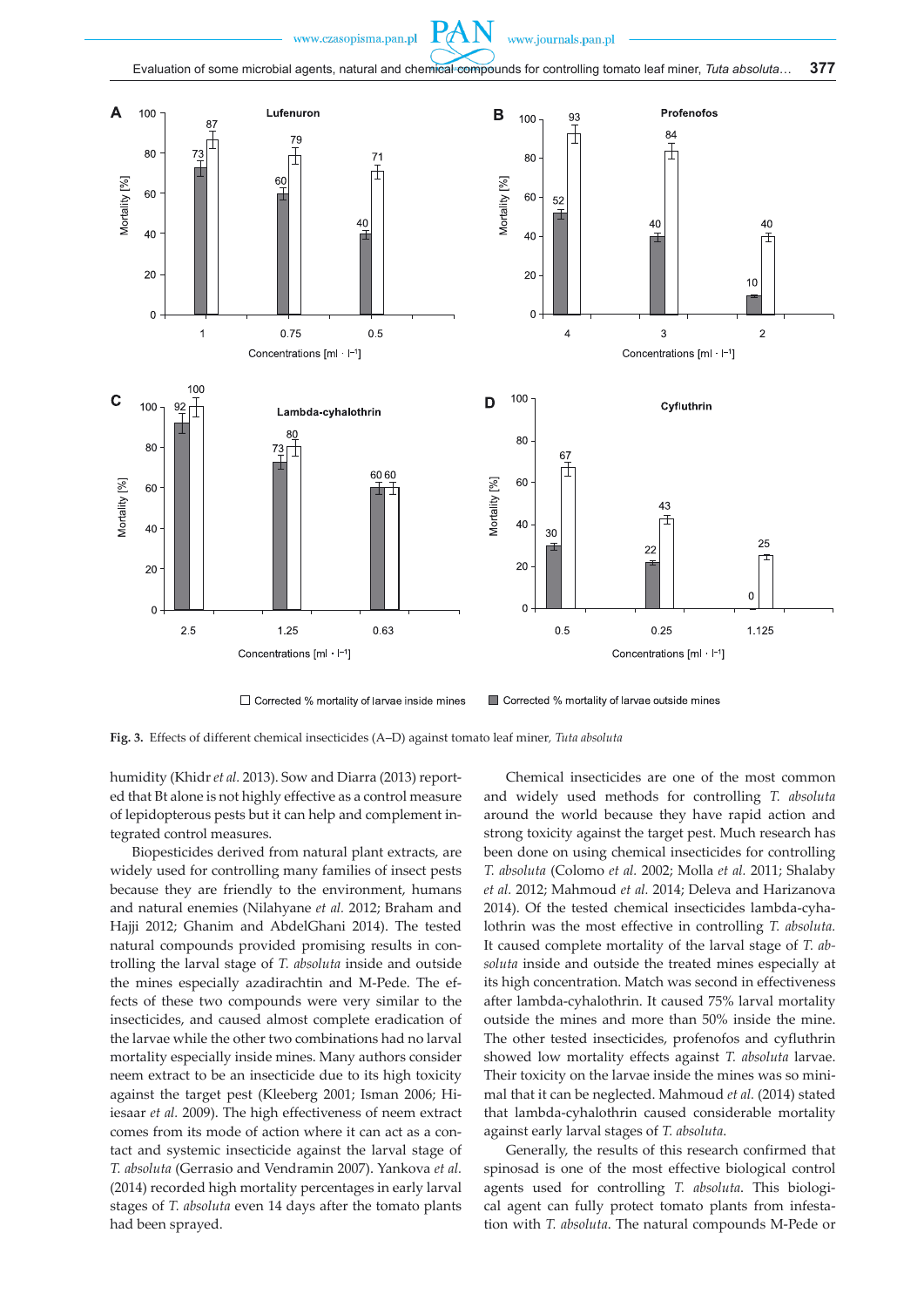

Nimbecidine EC can be used alone for controlling *T. absoluta*. A comparison of the percentages of larval mortality of the three types of formulations shows that spinosad, M-Pede and Nimbecidine EC can be recommended as very good, safe alternatives for controlling the tomato leaf miner, *T. absoluta,* especially in IPM Programs.

### **Acknowledgements**

This study was kindly sponsored by the National Research Centre, Egypt, project No. 9050206.

## **References**

- Abbott W. 1925. A method of computing the effectiveness of an insecticide. Journal of Economic Entomology 18 (2): 265–267.
- Abdel-Razek A.S., Abdel Salam A.E., Abd El-Ghany N.M. 2014. Sustainable potato tuber moth, *Phthoremia operculella* (Zeller), control using biopesticides of natural and microbial origin. African Journal of Agricultural Science and Technology 2 (6): 125–130.
- Abdel-Razek A.S., Abd El-Ghany N.M. 2014. Reducing risk of infestation with tomato leaf miner, *Tuta absoluta* (Meyrick) (Lepidoptera: Gelechiidae) to tomato plants in Egypt. p. 34. In: Proceedings of the 11th Arab Congress of Plant Protection, Amman, Jordan, 9–13 November 2014.
- Abd El-Ghany N.M., Abdel Ghany E.M., Salama H.S. 2015. Efficiency of new *B. thuringiensis* isolates from Egypt against the pink bollworm *Pectinophora gossypiella* (Saunders). Biopesticides International 11 (1): 12–19.
- Abd El-Ghany N.M., Abdel-Wahab E.S., Ibrahim S.S. 2016. Population fluctuation and evaluation the efficacy of pheromone-based traps with different color on tomato leafminer moth, *Tuta absoluta* (Lepidoptera: Gelechiidae) in Egypt. Research Journal of Pharmaceutical, Biological and Chemical Sciences 7 (4): 1533–1539.
- Aydin H., Gürkan M.O. 2006. The efficacy of spinosad on different strains of *Spodoptera littoralis* (Boisduval) (Lepidoptera: Noctuidae). Turkish Journal of Biology 30 (1): 5–9.
- Braham M., Glida-Gnidez H., Hajji L. 2012. Management of tomato borer, *Tuta absoluta* in Tunisia with novel insecticides and plant extracts. EPPO Bulletin 42 (2): 291–296.
- Cáceres S. 1992. La polilla del tomate en Corrientes [The tomato moth in Corrientes]. Biology and Control. Bella Vista Agricultural Experimental Station, INTA, 19 pp. (in Spanish)
- Colomo M.V., Berta D.C., Chocobar M.J. 2002. El complejo de himenópteros parasitoides que atacan a la polilla del tomate *Tuta absoluta* (Lepidoptera: Gelechiidae) en la Argentina [The parasitoids Hymenoptera attacking the tomato moth *Tuta absoluta* (Lepidoptera: Gelechiidae) in Argentina]. Acta Zoologica Lilloana 46 (1–2): 81–92. (in Spanish, with English summary)
- Deleva E.A., Harizanova V.B. 2014. Efficacy evaluation of insecticides on larvae of the tomato borer *Tuta absoluta*, Meyrick (Lepidoptera: Gelechiidae) under laboratory conditions. Journal of International Scientific Publications: Agriculture and Food 2: 158–164. Available on: http://www.scientificpublications.net. [Accessed: 1 June 2014]
- EPPO (European and Mediterranean Plant Protection Organization). 2005. Data sheets on quarantine pests: *Tuta absoluta*. EPPO Bulletin 35: 434–435.
- Galvan T.L., Koch R.I., Hutchison W.D. 2005. Effects of spinosad and indoxacarb on survival, development, and reproduction of the multicolored Asian lady beetle (Coleoptera: Coccinellidae). Biological Control 34 (1): 108–114.
- Gamal E., Hanem S., Hagar A., Adel A., Moustafa N. 2013. Sublethal effect of spinosad on the cotton leaf worm (Lepidoptera: Noctuidae). Journal of Plant Protection Research 53 (3): 275–284.
- Ghanim N.M., Abdel Ghani S.B. 2014. Controlling *Tuta absoluta*  (Lepidoptera: Gelechiida) and *Aphis gossypii* (Hemiptera: Aphididae) by aqueous plant extracts. Life Science Journal 11 (3): 299–307.
- Goncalves-Gervasio R.C.R., Vendramim J.D. 2007. Bioatividade do extrato aquoso de sementes de nim sobre *Tuta absoluta*  (Meyrick, 1917) (Lepidoptera: Gelechiidae) em três formas de aplicação [Bioactivity the aqueous extract of neem on *Tuta absoluta* (Meyrick, 1917) (Lepidoptera: Gelechiidae) in three forms application]. Ciência e Agrotecnologia 31 (1): 28–34. (in Spanish, with English summary)
- Hiiesaar K., Švilponis E., Metspalu L., Jõgar K., Mänd M., Luik A., Karise R. 2009. Influence of Neem-Azal T/S on feeding activity of Colorado Potato Beetles (*Leptinotarsa decemlineata* Say). Agronomy Results 7 (1): 251–256.
- Isman M.B. 2006. Botanical insecticides, deterrents, and repellents in modern agriculture and an increasingly regulated world. Annual Review of Entomology 51: 45–66.
- Khidr A.A., Gaffar S.A., Maha S., Nada A., Taman A., Fathia A., Salem A. 2013. New approaches for controlling tomato leafminer, *Tuta absoluta* (Meyrick) in tomato fields in Egypt. Egyptian Journal of Agricultural Research 91 (1): 335–348.
- Kleeberg H. 2001. Neemazal-T/S a botanical product for efficient control of insect pests. Practice oriented results on use and production of plant extracts and pheromones in integrated and biological pest control. p. 28–35. In: "Practice Oriented Results on Use and Production of Plant Extracts and Pheromones in Integrated and Biological Pest Control". Proceedings of the 2nd Workshop "Neem and Pheromones". University of Uberaba, Brazil, 15–16 May 2001.
- Korycinska A., Moran H. 2009. *Tuta absoluta*, a South American pest of tomato now in the EPPO region: Biology, distribution and damage. EPPO Bulletin 42 (2): 205–210.
- Mahmoud Y.A., Salem S.H., Shalaby Sh.E.M., Abdel-Razek A.S., Ebadah I.M.A. 2014. Effect of certain low toxicity insecticides against tomato leaf miner (*Tuta absoluta*) with reference to their residues in harvested tomato fruits. International Journal of Agriculture Research 9 (4): 210–218.
- Mahmoud Y.A., Ebadah I.M.A., Abdel-Razek A.S., Abd-Elwahab T.E., Masry S.H.D. 2015. Population fluctuation of tomato leaf miner, *Tuta absoluta* (Meyrick) (Lepidoptera: Gelechiidae) during winter and summer plantations in Egypt. Research Journal of Pharmaceutical, Biological, and Chemical Sciences 6 (4): 647–652.
- Merdan A., Salama H.S., Labib E., Ragaei M., Abd El-Ghany N.M. 2010. *Bacillus thuringiensis* isolates from soil and diseased insects in Egyptian cotton fields and their activity against lepidopterous insects. Archives of Phytopathology and Plant Protection 43 (12): 1165–1176.
- Michaud J.P., Grant A.K. 2003. IPM-compatibility of foliar insecticides for citrus: indices derived from toxicity to beneficial insects from four orders. Journal of Insect Science 3 (18):  $1 - 10$ .